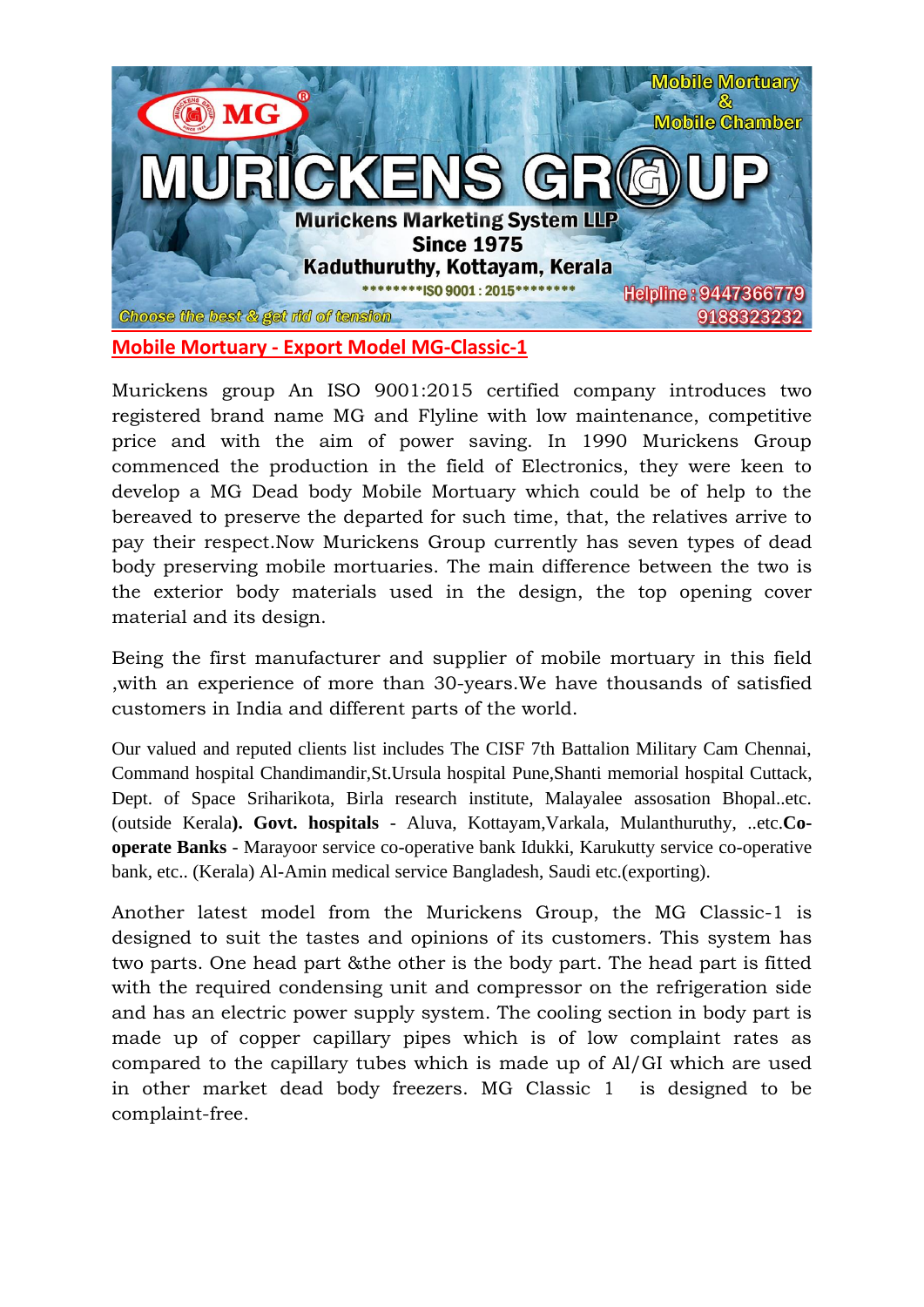The space inside the dead body freezer is of standard size so that almost all types of body can be preserved. Its body material is made up of food-grade 304 steel and is mirror polished. The top opening is a semi-octagonal acrylic glass design with a 10 mm thickness. This model,MG Classic 1 is very compact and light weight, so we can handle it very easily.

This is a Variety design by Murickens Group. Its main attraction is a beautifully designed steel frame. The handle is also fitted in this frame. In addition to onsite supply and services across Kerala, **Its top opening class is made in Acrylic Glass so it is a light weight and very compact model with low risk factors in transportation. This model is mostly used for applying outside Kerala as well as outside India**



## **MG-Classic 1 DEAD BODY MOBILE FRREZER :**

Dimension : Length-228.6 cm (90") ,Height-71.12cm ( 28" ), Width-71.12 cm (28" ). Mortuary Inside length -74.5" (189 cm), Width -22"(57 cm). Weight :Bottom section : 65 Kg, Top opening acrylic glass with steel-30Kg, Body lifting steel structure: 7Kg Total weightof MG- Classic-1 dead body mobile freezer: 102 Kg

## **MG MORTUARY COMMON FEATURES:**

► US Technology with low maintenance.► Dead body can be preserved for longer periods. ► Stainless Steel stretcher.► Mortuary body made-up of full Stainless steel and copper which provide complaint free working and long life. ► View from all angles.►Fully automatic► Adjustable Digital display thermo meter. ► Input voltmeter.► Separate on-off switch for voltmeter , lights and compressor. ► Insulation - PUF system (New technology).► Inner side light.► Top door opening with side view Acrylic Glass ► Attractive top door handle 4 No. ► Light weight and compact size.► Noiseless functioning.► Wheel mounted (smooth and strong four wheels). ► Attractive look and long durability.► Temperature from -2oC to - 20oC.